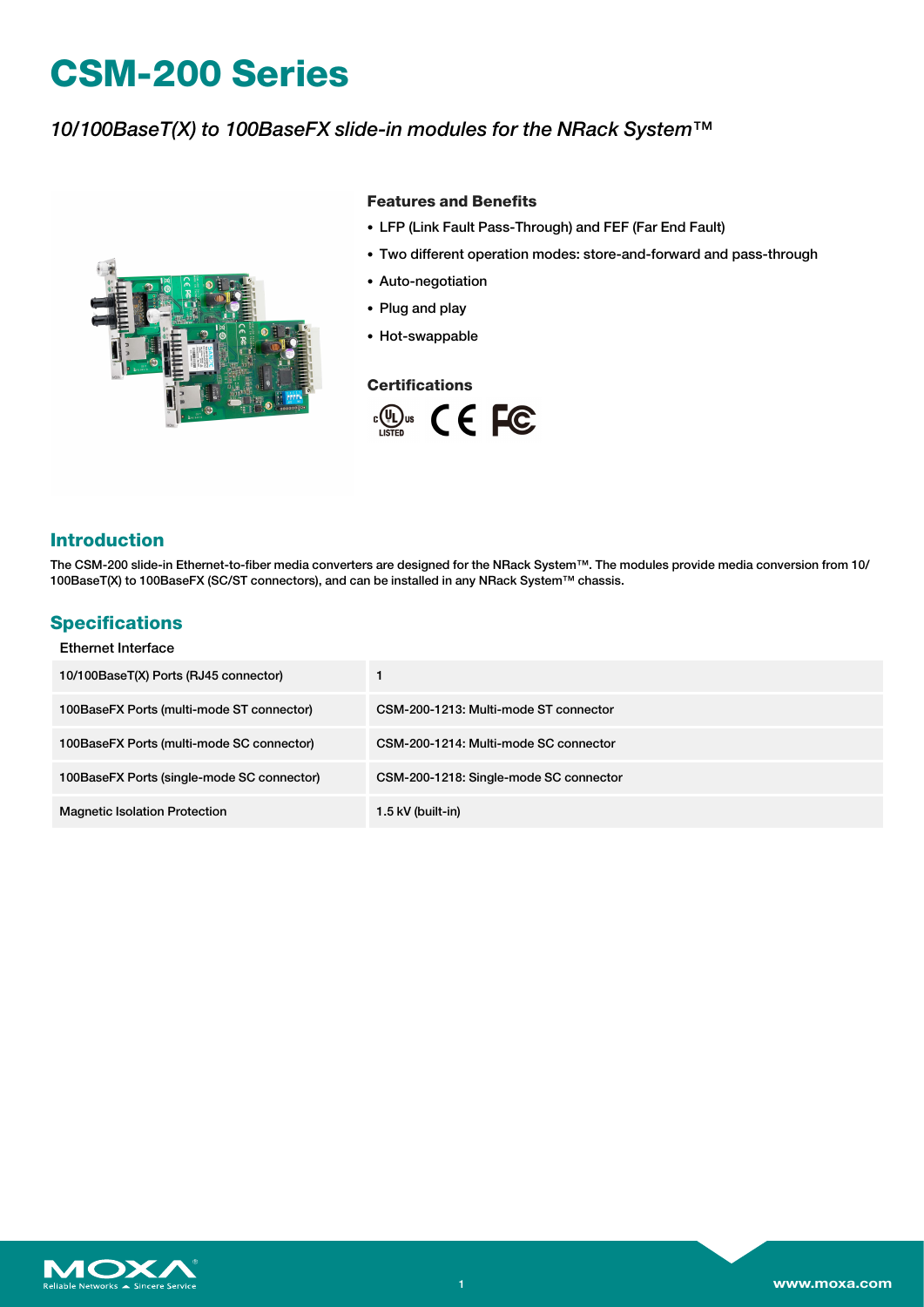### Standards IEEE 802.3u for 100BaseT(X) and 100BaseFX

| <b>Optical Fiber</b> |                         |                         | 100BaseFX       |                |                |
|----------------------|-------------------------|-------------------------|-----------------|----------------|----------------|
|                      |                         |                         | Multi-Mode      |                | Single-Mode    |
|                      | <b>Fiber Cable Type</b> |                         | OM <sub>1</sub> | 50/125 µm      | G.652          |
|                      |                         |                         |                 | 800 MHz x km   |                |
|                      |                         | <b>Typical Distance</b> | 4 km            | 5 km           | 40 km          |
|                      | Wavelength              | Typical (nm)            |                 | 1300           | 1310           |
|                      |                         | TX Range (nm)           |                 | 1260 to 1360   | 1280 to 1340   |
|                      |                         | RX Range (nm)           |                 | 1100 to 1600   | 1100 to 1600   |
|                      | <b>Optical Power</b>    | TX Range (dBm)          |                 | $-10$ to $-20$ | $0$ to $-5$    |
|                      |                         | RX Range (dBm)          |                 | $-3$ to $-32$  | $-3$ to $-34$  |
|                      |                         | Link Budget (dB)        |                 | 12             | 29             |
|                      |                         | Dispersion Penalty (dB) |                 | $\mathbf{3}$   | $\blacksquare$ |

Note: When connecting a single-mode fiber transceiver, we recommend using an attenuator to prevent damage caused by excessive optical power. Note: Compute the "typical distance" of a specific fiber transceiver as follows: Link budget (dB) > dispersion penalty (dB) + total link loss (dB).

### Power Parameters

| <b>Input Current</b>                   | 180 mA @ 12 VDC                                                                                                                                                                                                                                            |
|----------------------------------------|------------------------------------------------------------------------------------------------------------------------------------------------------------------------------------------------------------------------------------------------------------|
| <b>Input Voltage</b>                   | 12 VDC                                                                                                                                                                                                                                                     |
| <b>Overload Current Protection</b>     | Supported                                                                                                                                                                                                                                                  |
| <b>Power Consumption</b>               | 180 mA @ 12 VDC                                                                                                                                                                                                                                            |
| <b>Physical Characteristics</b>        |                                                                                                                                                                                                                                                            |
| <b>Dimensions</b>                      | 86.8 x 124.3 x 21 mm (3.42 x 4.89 x 0.83 in)                                                                                                                                                                                                               |
| Weight                                 | Packaged:<br>CSM-200-1213: 170 g (0.37 lb)<br>CSM-200-1214/1218: 180 g (0.40 lb)<br>Product only:<br>CSM-200-1213: 115 g (0.25 lb)<br>CSM-200-1214/1218: 125 g (0.28 lb)                                                                                   |
| <b>Environmental Limits</b>            |                                                                                                                                                                                                                                                            |
| <b>Operating Temperature</b>           | 0 to 55°C (32 to 131°F)                                                                                                                                                                                                                                    |
| Storage Temperature (package included) | -40 to 85°C (-40 to 185°F)                                                                                                                                                                                                                                 |
| <b>Ambient Relative Humidity</b>       | 5 to 95% (non-condensing)                                                                                                                                                                                                                                  |
| <b>Standards and Certifications</b>    |                                                                                                                                                                                                                                                            |
| <b>EMC</b>                             | EN 55032/24                                                                                                                                                                                                                                                |
| <b>EMI</b>                             | CISPR 32, FCC Part 15B Class A                                                                                                                                                                                                                             |
| <b>EMS</b>                             | IEC 61000-4-2 ESD: Contact: 4 kV; Air: 8 kV<br>IEC 61000-4-3 RS: 80 MHz to 1 GHz: 3 V/m<br>IEC 61000-4-4 EFT: Power: 1 kV; Signal: 0.5 kV<br>IEC 61000-4-5 Surge: Power: 1 kV; Signal: 0.5 kV<br>IEC 61000-4-6 CS: 150 kHz to 80 MHz: 3 V/m; Signal: 3 V/m |

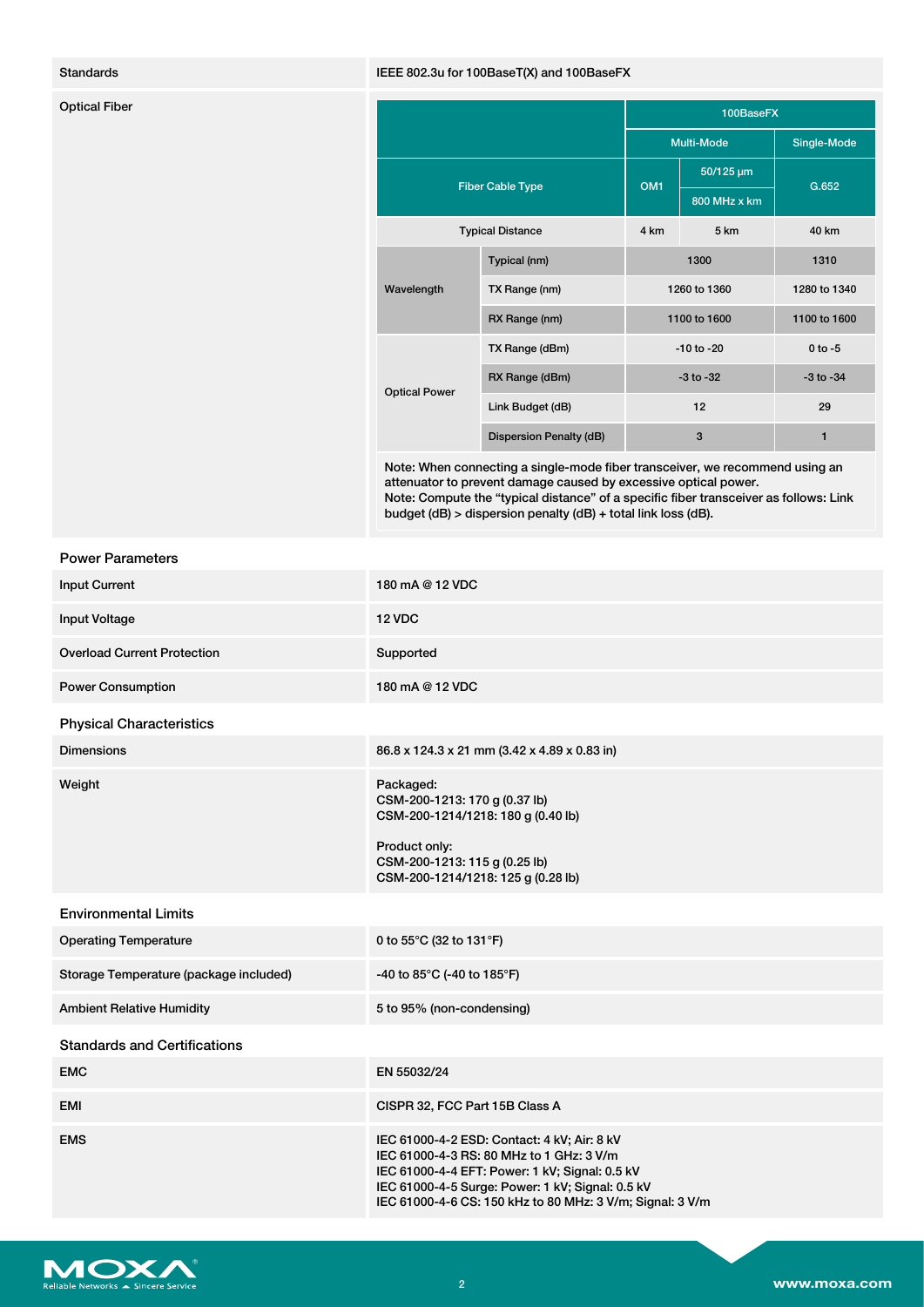|                              | IEC 61000-4-8 PFMF<br>IEC 61000-4-11 DIPs                         |
|------------------------------|-------------------------------------------------------------------|
| <b>Environmental Testing</b> | IEC 60068-2-1<br>IEC 60068-2-14<br>IEC 60068-2-2<br>IEC 60068-2-3 |
| Safety                       | EN 60950-1, UL 60950-1                                            |
| Vibration                    | IEC 60068-2-6                                                     |
| <b>MTBF</b>                  |                                                                   |
| Time                         | 1,454,560 hrs                                                     |
| <b>Standards</b>             | Telcordia (Bellcore), GB                                          |
| Warranty                     |                                                                   |
| <b>Warranty Period</b>       | 5 years                                                           |
| <b>Details</b>               | See www.moxa.com/warranty                                         |
| <b>Package Contents</b>      |                                                                   |
| <b>Device</b>                | 1 x CSM-200 Series module                                         |
| <b>Documentation</b>         | 1 x quick installation guide<br>1 x warranty card                 |

# **Dimensions**

### **CSM-200-1213**

Unit: mm (inch)





 $\circ$